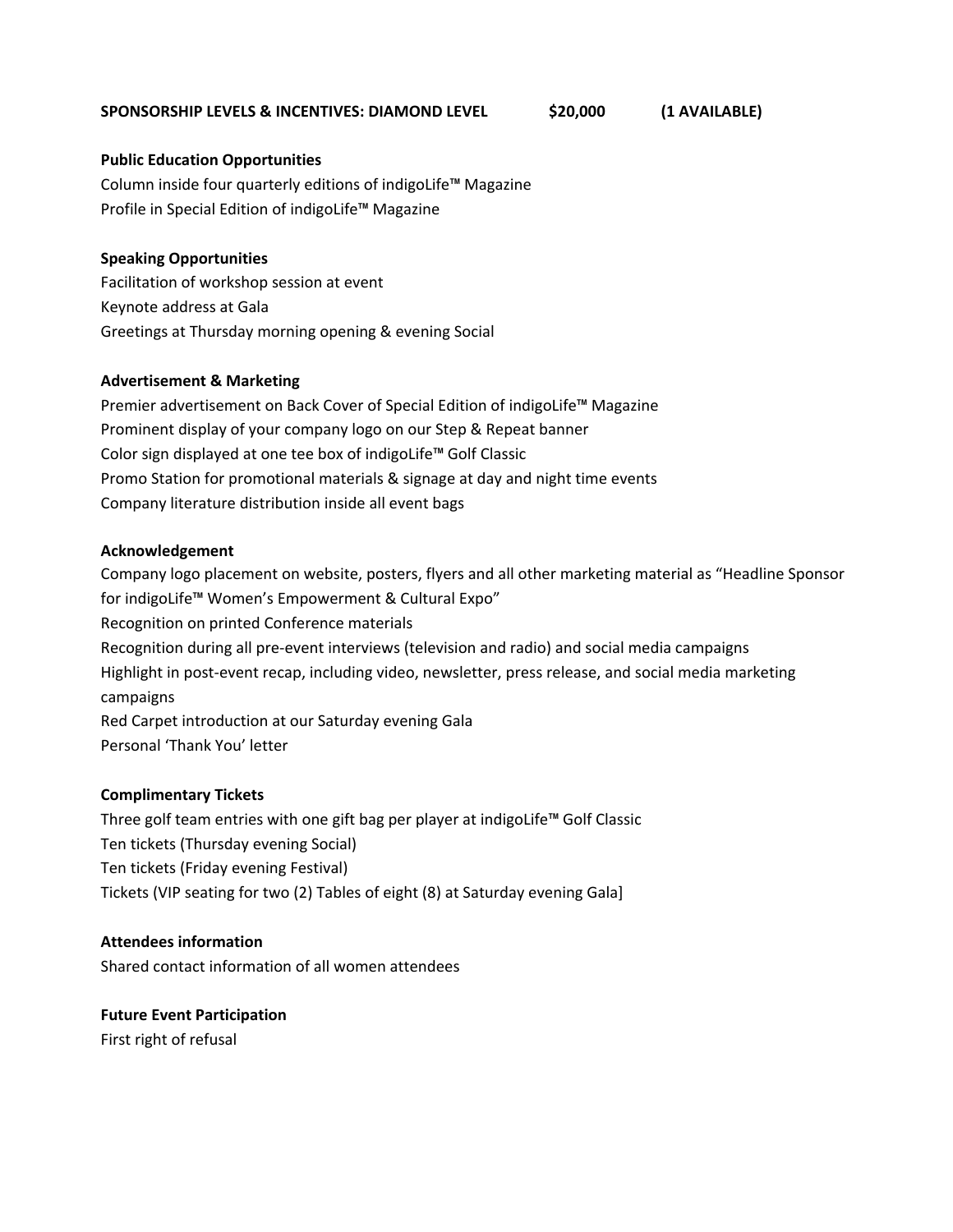## **SPONSORSHIP LEVELS & INCENTIVES: PLATINUM LEVEL \$15,000 (1 AVAILABLE)**

**Public Education Opportunities**

Travel column in indigoLife™ Magazine

## **Speaking Opportunities**

Greetings at Thursday morning opening Facilitation of workshop session at event

## **Advertisement & Marketing**

Half page advertisement on inside cover of Special Edition of indigoLife™ Magazine Prominent display of your company logo on our Step & Repeat banner Color sign displayed at one tee box at indigoLife™ Golf Classic Promo Station with signage and distribution of promotional materials throughout entire event

## **Acknowledgement**

Highlight in post-event recap, including video, newsletter, press release, and social media marketing campaigns Recognition on printed Conference materials Recognition during all media advertisement and interviews Red Carpet introduction at our Saturday evening Gala Personal 'Thank you' letter

# **Complimentary Tickets**

Two golf team entries with one gift per player Three tickets (Thursday evening Social) Ten tickets (Friday evening Festival) Tickets (VIP seating for Table of 8 at Saturday evening Gala]

# **Future Event Participation**

First right of refusal for Platinum Level Sponsorship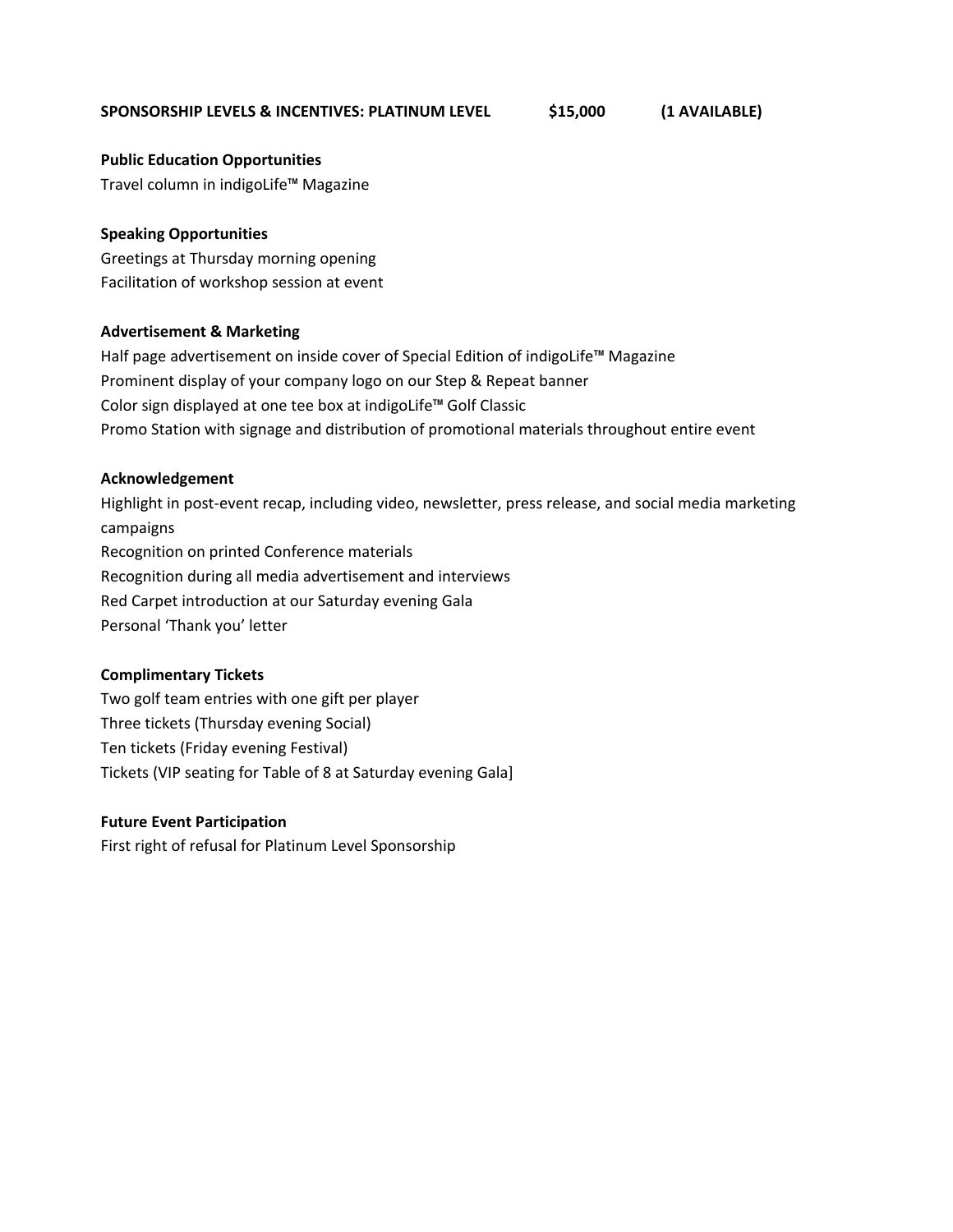## **SPONSORSHIP LEVEL & INCENTIVE: GOLD \$8000 (4 AVAILABLE)**

## **Advertisement & Marketing**

¼ page advertisement inside Special Edition of indigoLife™ Magazine Prominent display of your company logo on our Step & Repeat banner Color sign displayed at one tee box of indigoLife™ Golf Classic Promo Station for promotional materials & signage at day and night time events Company literature distribution inside all event bags

# **Acknowledgement**

Company logo placement on website, posters, flyers and all other marketing material as "Headline Sponsor for indigoLife™ Women's Empowerment & Cultural Expo" Recognition on printed Conference materials Public name recognition at each of the major events over the weekend Recognition during all pre-event interviews (television and radio) and social media campaigns Highlight in post-event recap, including video, newsletter, press release, and social media marketing campaigns Red Carpet introduction at our Saturday evening Gala Personal 'Thank You' letter

# **Complimentary Tickets**

Two golf team entries with one gift bag per player at indigoLife™ Golf Classic Five (5) tickets (Thursday evening Social) Five tickets (Friday evening Festival) Tickets (VIP seating for one (1) Table of eight (8) at Saturday evening Gala]

# **Future Event Participation**

First right of refusal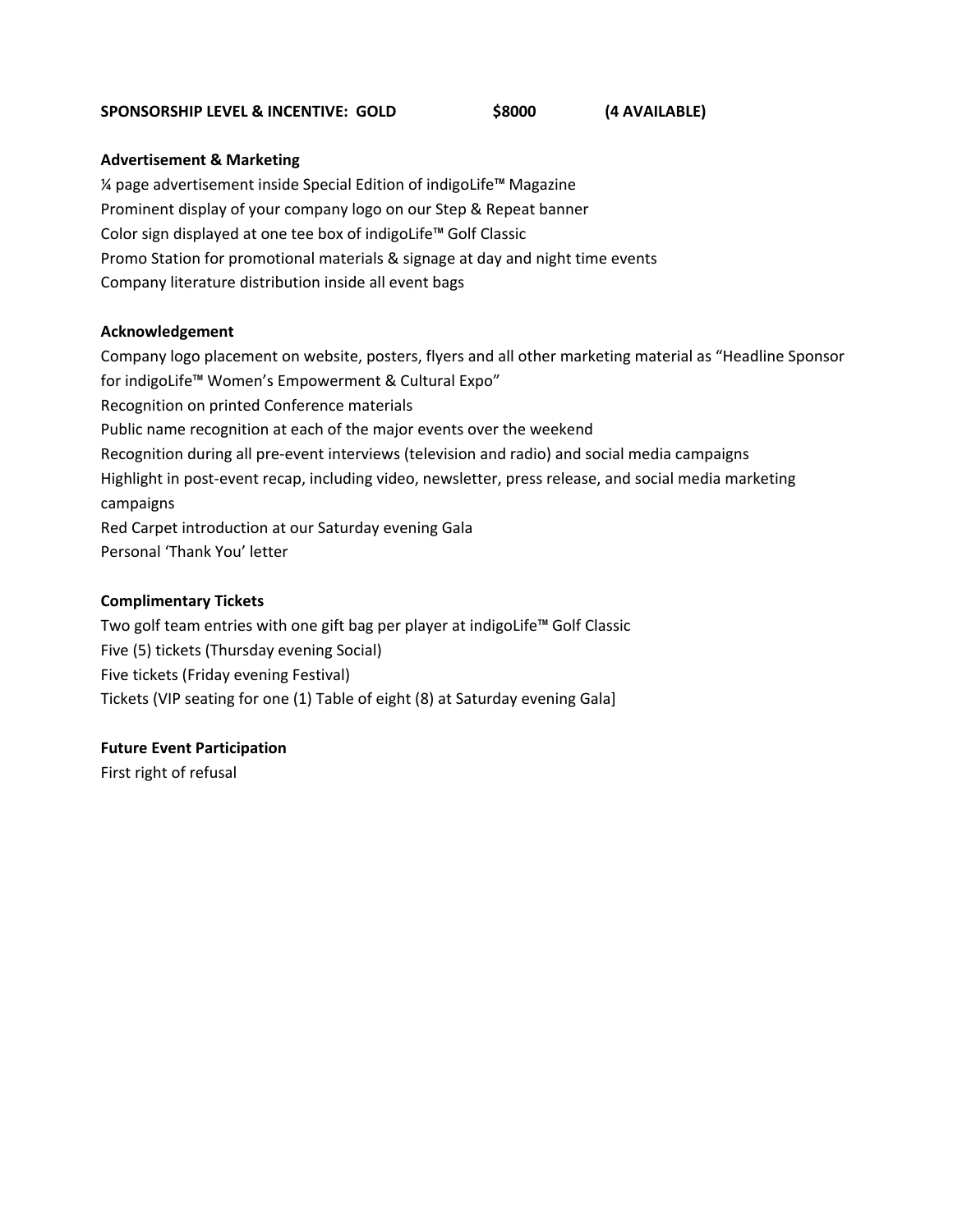#### **SPONSORSHIP LEVEL & INCENTIVE: SILVER SPONSOR \$5,000 (4 AVAILABLE)**

## **Advertisement & Marketing**

¼ page advertisement inside Special Edition of indigoLife™ Magazine Color sign displayed at one tee box of indigoLife™ Golf Classic Promo Station for promotional materials & signage at day and night time events Company literature distribution inside all event bags

## **Acknowledgement**

Company logo placement on marketing material Recognition on printed Conference materials Public name recognition at each of the major events over the weekend Highlight in post-event recap, including video, newsletter, press release, and social media marketing campaigns Red Carpet introduction at our Saturday evening Gala Personal 'Thank You' letter

# **Complimentary Tickets**

One golf team entry with one gift bag per player at indigoLife™ Golf Classic Four (4) Tickets (Friday evening Festival) Tickets (VIP seating for one (1) Table of eight (8) at Saturday evening Gala]

| SPONSORSHIP LEVEL & INCENTIVE: BRONZE SPONSOR | $$4,000 - $3,000$ | (4 Available) |
|-----------------------------------------------|-------------------|---------------|
|                                               |                   |               |

# **Advertisement & Marketing**

¼ page advertisement inside Special Edition of indigoLife™ Magazine Promo Station for promotional materials & signage at day and night time events Company literature distribution inside all event bags

#### **Acknowledgement**

Name Recognition on printed Conference materials and post-event recap Public name recognition at each of the major events over the weekend Personal 'Thank You' letter

# **Complimentary Tickets**

One golf team entry with one gift bag per player at indigoLife™ Golf Classic Four tickets (Friday evening Festival) Eight Tickets for Saturday evening Gala]